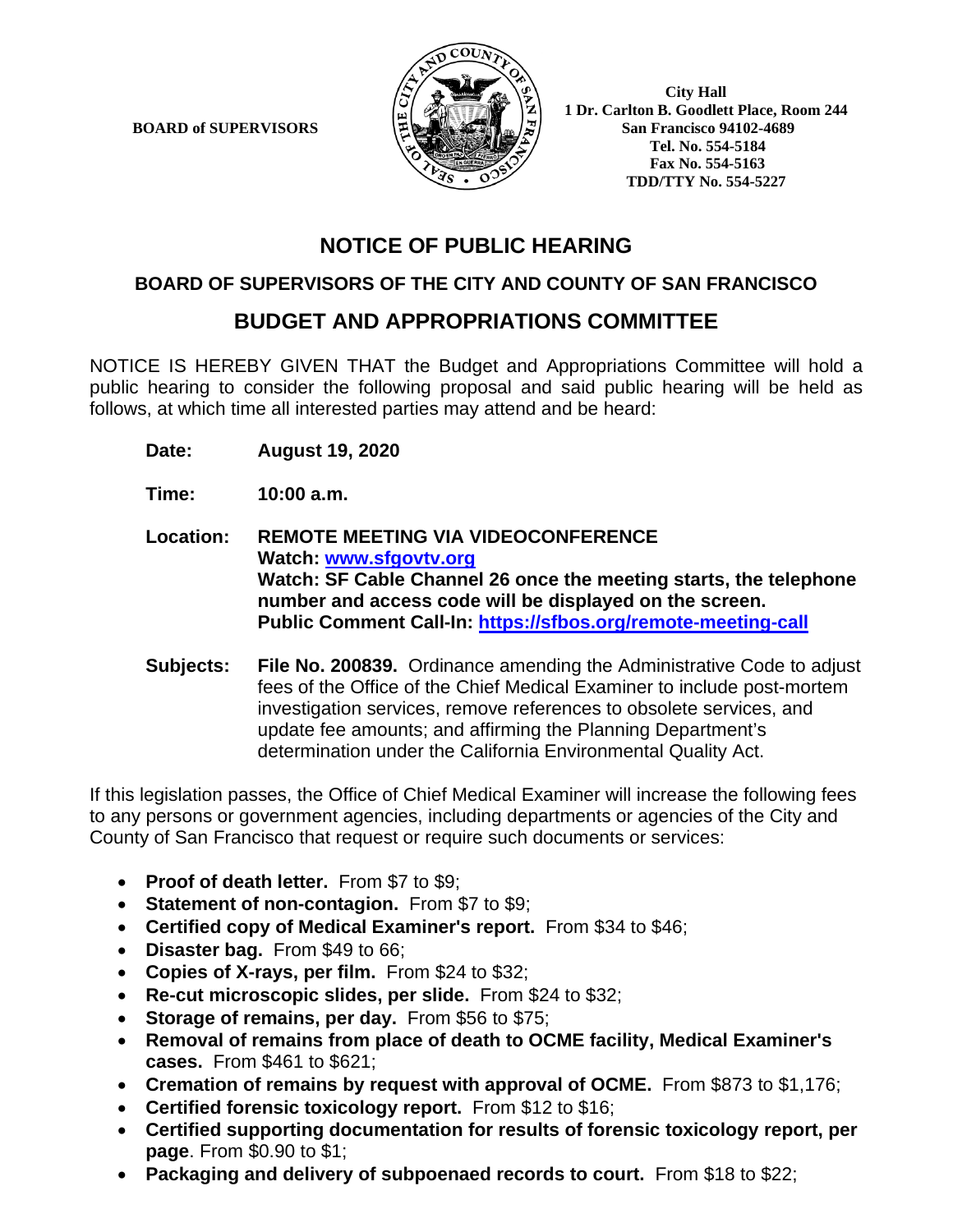- **Specimen storage, per month.** From \$28 to \$38;
- **Expert testimony or consultation by OCME toxicologist (non-Ph.D.), per hour.** From \$282 to \$380\*\*;
- **Expert testimony or consultation by OCME toxicologist (Ph.D.), per hour.** From \$400 to \$539\*\*;
- **Expert testimony or consultation by OCME forensic pathologist, per hour.** From \$584 to \$787\*\*;
- **Expert testimony or consultation by OCME investigator, per hour.** From \$282 to \$380\*\*;
- **Drug screening in blood or urine by GC/MS** (gas chromatography with mass spectrometry)**.** From \$1,200 to \$1,617;
- **Drug confirmation in urine, per drug.** From \$300 to \$404;
- **Drug confirmation and quantitation in blood, per drug**. From \$300 to \$404;
- **Drug screening in gastric contents or tissue by GC/MS.** From \$1,500 to \$2,021;
- **Drug confirmation in gastric contents or tissue, per drug.** From \$400 to \$539;
- **Date rape drug screening in urine.** From \$1,200 to \$1,616;
- **Date rape drug confirmation in urine, per drug.** From \$300 to \$404;
- **Drug screening and confirmation in hair, per hair specimen.** From \$4,000 to \$5,389;
- **Decedent's property mailing fee.** From \$40 to \$54;
- **Histology service, including embedding, cutting, routine H & E staining and coverslipping, per 4 cassettes.** From \$120 to \$162;
- **Forensic alcohol analysis, per case.** From \$160 to \$100;
- **Drug screening and confirmation in nails, per nail specimen.** From \$1,143 to \$1,540;
- **Preparation of specimen for shipment or release.** From \$60 to \$74;
- **Postmortem Comprehensive Drug Analysis:** \$360;
- **Postmortem Comprehensive Expanded Drug Analysis:** \$525;
- **Postmortem Comprehensive Drug and Alcohol Analysis**: \$400;
- **Postmortem Comprehensive Expanded Drug and Alcohol Analysis:** \$525;
- **Postmortem Carbon Monoxide Analysis:** \$95;
- **Postmortem Biochemistry (Electrolytes) Analysis:** \$95.

\*\* Travel and accommodation charges will be the responsibility of the requesting party.

On March 17, 2020, the Board of Supervisors authorized their Board and Committee meetings to convene remotely and allow for remote public comment due to the Coronavirus -19 pandemic. Therefore, Board of Supervisors meetings that are held through videoconferencing will allow remote public comment. Visit the SFGovTV website (www.sfgovtv.org) to stream the live meetings or watch them on demand.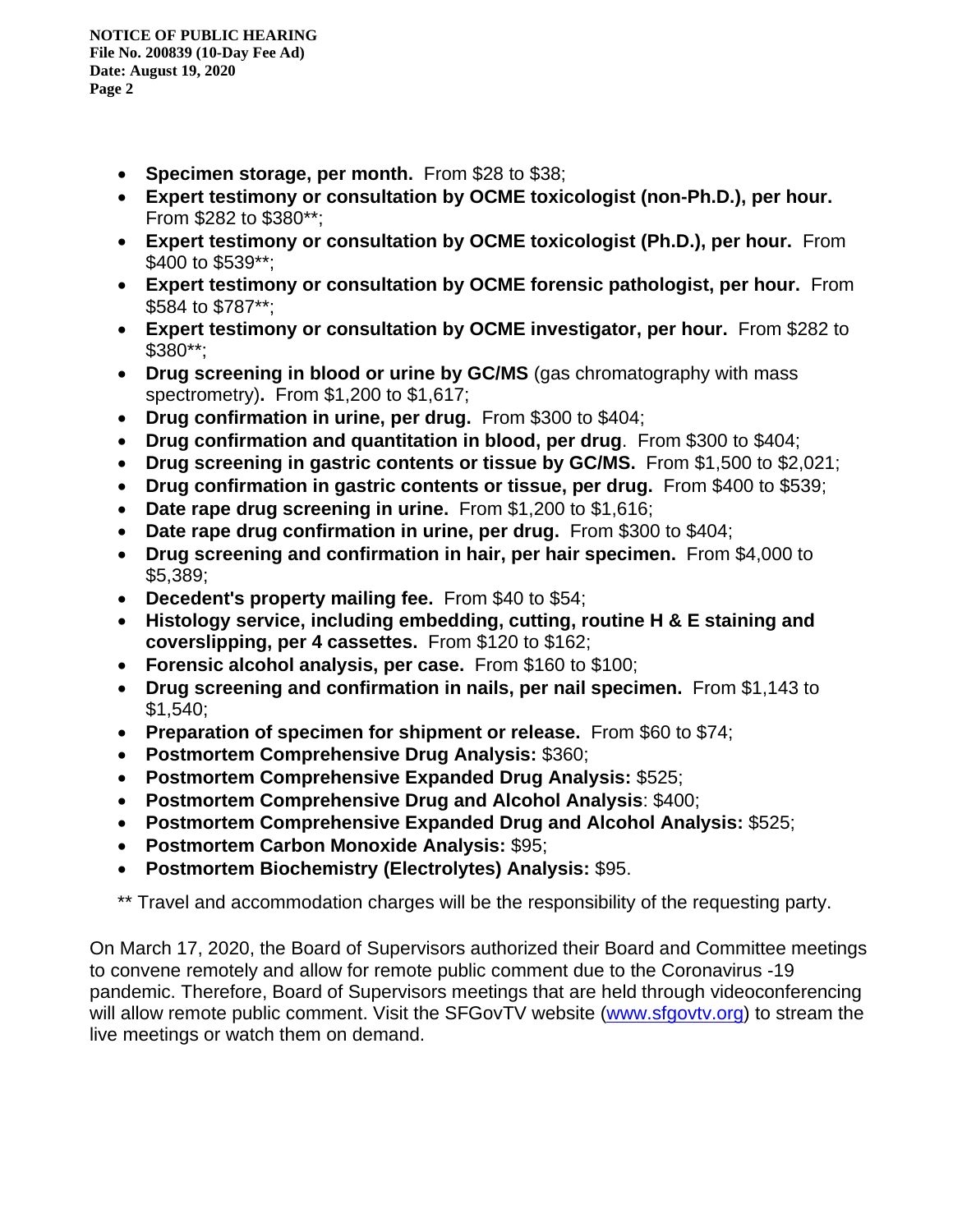**NOTICE OF PUBLIC HEARING File No. 200839 (10-Day Fee Ad) Date: August 19, 2020 Page 3** 

### **PUBLIC COMMENT CALL-IN**

**WATCH:** SF Cable Channel 26, once the meeting starts, and the telephone number and access code will be displayed on the screen; or **VISIT: https://sfbos.org/remote-meeting-call** 

Please visit the Board's website (https://sfbos.org/city-board-response-covid-19) regularly to be updated on the City's response to COVID-19 and how the legislative process may be impacted.

In accordance with Administrative Code, Section 67.7-1, persons who are unable to attend the hearing on this matter may submit written comments prior to the time the hearing begins. These comments will be made as part of the official public record in this matter and shall be brought to the attention of the Board of Supervisors. Written comments should be addressed to Angela Calvillo, Clerk of the Board, City Hall, 1 Dr. Carlton B. Goodlett Place, Room 244, San Francisco, CA, 94102 or sent via email (board.of.supervisors@sfgov.org). Information relating to this matter is available in the Office of the Clerk of the Board or the Board of Supervisors' Legislative Research Center (https://sfbos.org/legislative-research-center-lrc). Agenda information relating to this matter will be available for public review on Friday, August 14, 2020.

For any questions about this hearing, please contact the Assistant Clerk for the Budget and Appropriations Committee:

Linda Wong (Linda.Wong@sfgov.org) - (415) 554-7719)

*Please Note: The Department is open for business, but employees are working from home. Please allow 48 hours for us to return your call or email.* 

2 Cacheddo

Angela Calvillo Clerk of the Board of Supervisors City and County of San Francisco

DATED/POSTED: August 7, 2020 PUBLISHED: August 9 and 14, 2020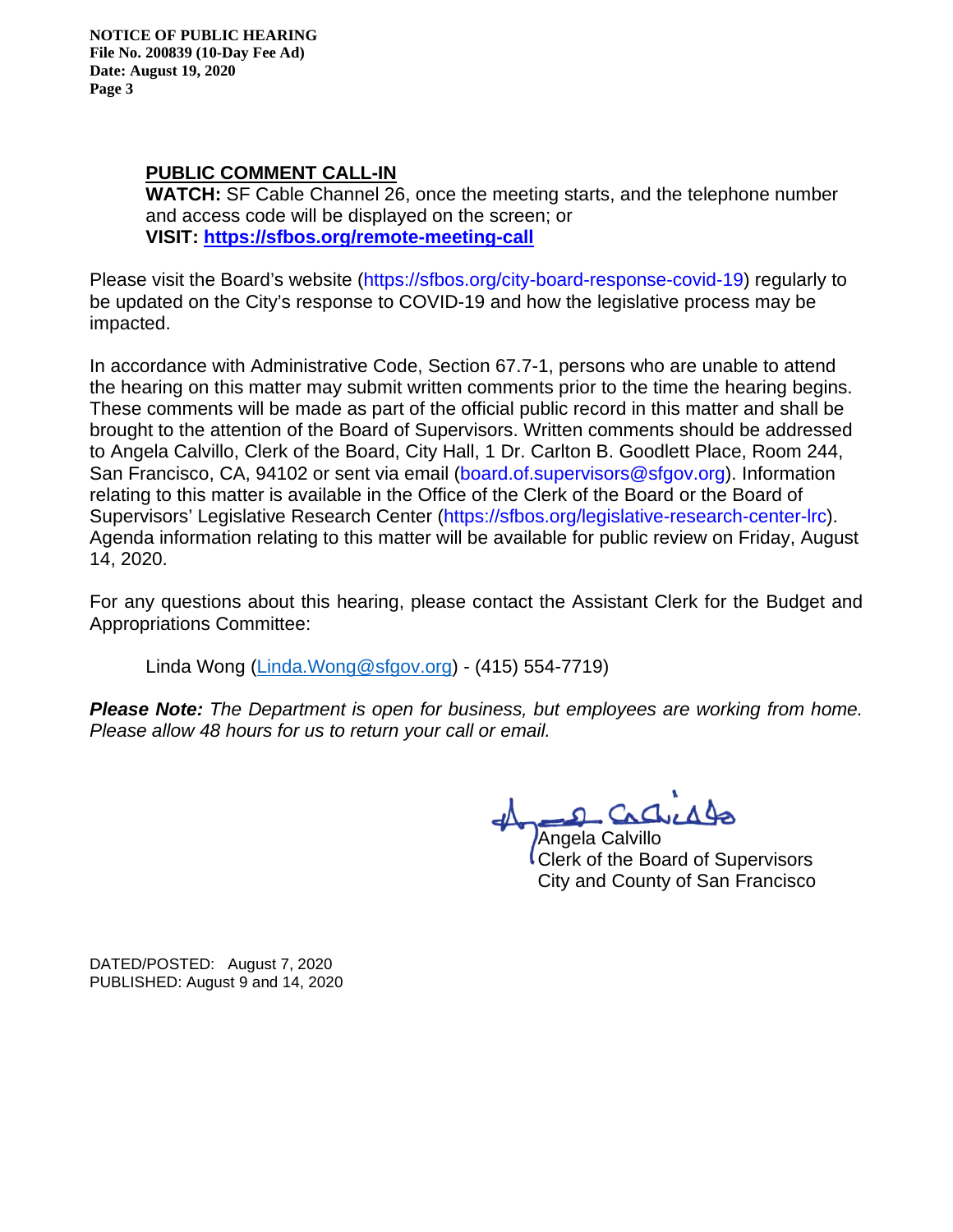#### **CALIFORNIA NEWSPAPER SERVICE BUREAU**

#### **D A I L Y J O U R N A L C O R P O R A T I O N**

Mailing Address : 915 E FIRST ST, LOS ANGELES, CA 90012 Telephone (800) 788-7840 / Fax (800) 464-2839 Visit us @ www.LegalAdstore.com

LINDA WONG CCSF BD OF SUPERVISORS (OFFICIAL NOTICES) 1 DR CARLTON B GOODLETT PL #244 SAN FRANCISCO, CA 94102

## **COPY OF NOTICE**

 GPN GOVT PUBLIC NOTICE Notice Type:

Ad Description

LW - File No. 200839 - Medical Examiner Fees

FRANCISCO EXAMINER. Thank you for using our newspaper. Please read<br>this notice carefully and call us with ny corrections. The Proof of Publication To the right is a copy of the notice you sent to us for publication in the SAN FRANCISCO EXAMINER. Thank you for using our newspaper. Please read will be filed with the County Clerk, if required, and mailed to you after the last date below. Publication date(s) for this notice is (are):

08/09/2020 , 08/14/2020

The charge(s) for this order is as follows. An invoice will be sent after the last date of publication. If you prepaid this order in full, you will not receive an invoice.

Publication Total

\$1525.50

EXM# 3387880

**NOTICE OF PUBLIC HEARING SAN FRAN-CISCO BOARD OF SUPERVISORS BUDGET AND APPROPRIATIONS COMMITTEE AUGUST 19, 2020 - 10:00 AM REMOTE MEETING VIA VIDEOCONFERENCE WATCH: www.sfgovtv.org WATCH: SF Cable Channel** 26 once the meeting starts,<br>the telephone number and<br>access code will be<br>displayed on the screen.<br>PUBLIC COMMENT CALL-

**IN: https://sfbos.org/remotemeeting-call**<br>NOTICE IS HEREBY GIVEN

Examine will increase the<br>
Example of the computer of the computation of the computer<br>
single computer of the City and<br>
\$1525.50 centures of the City and<br>
\$1525.50 centures the computer<br>
\$1525.50 decements of services: Pro NOTICE IS HEREBY GIVEN<br>THAT the Budget and<br>Appropriations Committee<br>consider the following to<br>consider the following<br>proposal: File No. 200839.<br>Ordinance amending the<br>Administrative Code to<br>adjust fees of the Office of the to include post-mortem investigation services, to<br>obsolete services, and<br>update fee amounts; and<br>affirming the Planning<br>Department's determination<br>Department's determination<br>Environmental Quality Act. If this legislation passes, the Office of Chief Medical Examiner will increase the<br>community increase the consumer of loolowing fees to any persons<br>agencies of the City and<br>agencies of the City and<br>county of San Francisco that City and<br>request or require such<br>documents or requi From sho to  $$3/5$ ; Removal or<br>remains from place of death<br>to OCME facility, Medical<br>Examiner's cases. From<br>\$41,166, Certified approval of OCME. From<br>approval of OCME. From<br>\$873 to \$1,176; Certified<br>\$873 to \$1,176; Certifi forensic toxicology report. From \$12 to \$16; Certified supporting documentation for results of forensic toxicology report, per page . From \$0.90 to \$1; Packaging and delivery of subpoenaed records to court. From \$18 to \$22; Specimen storage, per month. From \$28 to \$38; Expert testimony or<br>consultation by OCME<br>toxicologist (non-Ph.D.), per<br>hour. From \$282 to \$380\*\*;

Expert testimony or<br>consultation by OCME<br>coxicologist (Ph.D.), per hour.<br>Trom \$400 to \$539<sup>-+</sup>; Expert from the<br>testimony or consultation by<br>OCME forensic pathologist,<br>\$787<sup>\*+</sup>; Expert restimony or<br>consultation by OCME<br>inv per drug. From \$300 to \$404; Drug confirmation and quantitation in blood, per drug . From \$300 to \$404; Drug screening in gastric contents or tissue by GC/MS. From \$1,500 to \$2,021; Drug confirmation in<br>gastric contents or tissue,<br>per drug. Confirmation in<br>Sexasy. Date rape drug.<br>Screening in unie. From same drug<br>screening in unie. From same drug screening and<br>drug confirmation in urie,<br>per dr requesting party. On March<br>
17, 2020, the Board of<br>
Supervisors authorized their<br>
Board and Committee<br>
meetings to convene<br>
remotely and allow for<br>
remote public comment due to the Coronavirus -19 pandemic. Therefore, Board of Supervisors meetings that are held through videoconferencing will allow remote public comment. Visit the SFGovTV website SFGovTV visit the<br>SFGovTV website<br>(www.sfgovtv.org) to stream